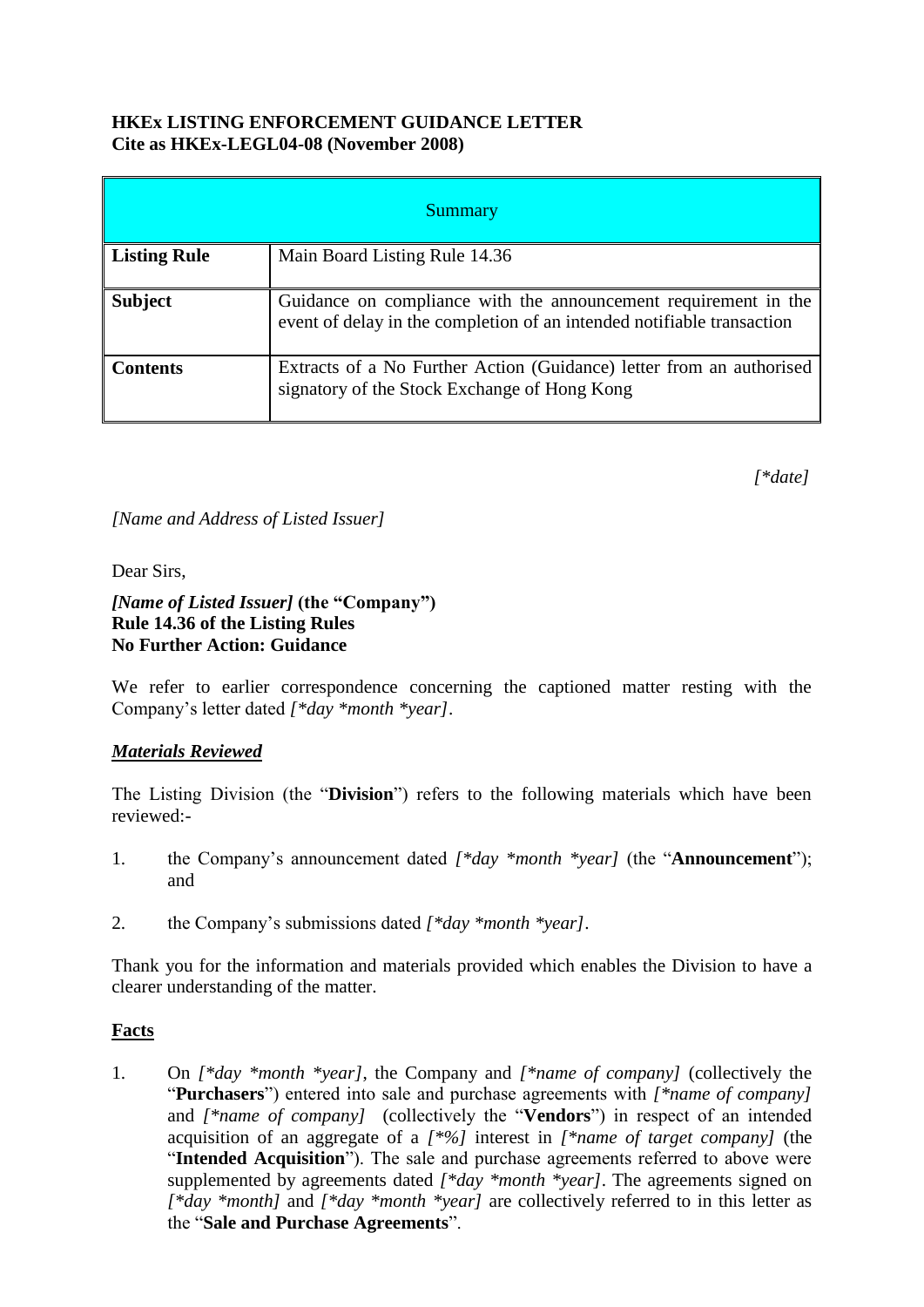- 2. The Intended Acquisition constituted a major transaction of the Company for the purposes of the Listing Rules. Pursuant to the terms of the Sale and Purchase Agreements, the long-stop date for the Intended Acquisition (the "**Completion Date**") was *[\*day \*month \*year (initial intended date for completion)]*.
- 3. On *[\*day \*month \*year]*, supplemental agreements were entered into between the Purchasers and the Vendors to extend the Completion Date for *[\*number]* days to *[\*month \*year (first extended date for completion)]* (the "**First Supplemental Agreements**"). This information was disclosed by the Company in its announcement dated *[\*day \*month \*year]*.
- 4. On *[\*day \*month \*year]*, the Purchasers and the Vendors entered into further supplemental agreements to further extend the Completion Date to *[\*day \*month \*year (second extended date for completion)]* (the "**Second Supplemental Agreements**"). No disclosure to shareholders and the market was made at that time.
- 5. The Company published the Announcement on *[\*day \*month \*year]* (about *[\*number]* months later) to disclose the signing of the Second Supplemental Agreements and the further delay in the completion of the Intended Acquisition (the "**Completion**").
- 6. The Intended Acquisition did not however proceed to completion and the Sale and Purchase Agreements lapsed on *[\*day \*month \*year]*. Disclosure of this event was made by the Company on *[\*day \*month \*year]*.
- 7. The submissions received from the Company indicate that no independent or professional advice was sought by the Company at the material time regarding the Company's obligations under the Listing Rules in connection with the signing of the Second Supplemental Agreements or the further delay in Completion.

# **Comment**

- 1. Rule 14.36 of the Listing Rules provides that "*Where a transaction previously announced pursuant to this Chapter is terminated or there is any material variation to its terms or material delay in the completion of the agreement, the listed issuer must as soon as practicable announce this fact by means of an announcement……"*.
- 2. The Company has denied any breach of Rule 14.36 of the Listing Rules in connection with the timing of the disclosure of the further extension of the Completion Date.
- 3. Having considered the submissions and materials available, the Division is of the preliminary view that there may have been a breach of Rule 14.36 in respect of the Company's failure to timely disclose the signing of the Second Supplemental Agreements and the further extension of the Completion Date for *[\*number]* months (from *[\*month \*year (first extended date for completion)]* to *[\*month \*year (second extended date for completion)]* as provided for under the First Supplemental Agreements and the Second Supplemental Agreements respectively).
- 4. We note that the Company submitted that it had been reassured by *[\*name of target company]* that the only outstanding condition *[portion of letter purposely omitted]* would be fulfilled shortly after the signing of the Second Supplemental Agreements. The Company might have genuinely believed that the outstanding condition to the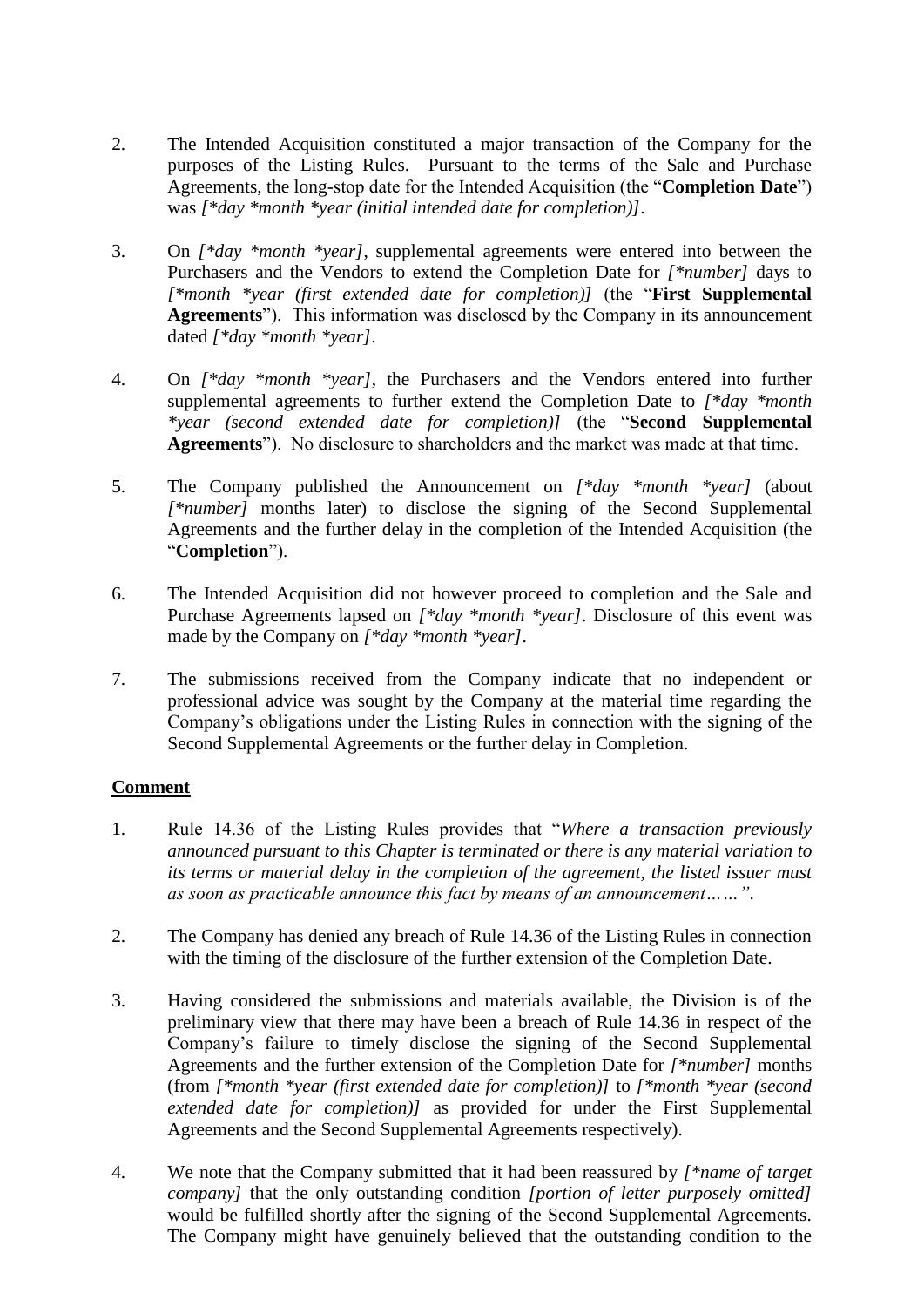Sale and Purchase Agreements could be fulfilled shortly after *[\*month \*year (date of signing of the Second Supplemental Agreements)]* and that there would not be any material delay in Completion at the time. For the avoidance of doubt, the Division does not challenge this assertion for the purposes of this letter and no conclusion has been drawn by the Division as to the Company's assertions on this point.

5. However, the Division is of the view that the fact that Completion had still not taken place for over *[\*number]* months after the signing of the Second Supplemental Agreements rendered the further delay a material one giving rise to the obligation to make an announcement under Rule 14.36 as soon as practicable after *[\*day \*month \*year (date of signing of the Second Supplemental Agreements)]*. This is particularly so when the market was already aware of the delay in Completion following the signing of the First Supplemental Agreements, which was disclosed on *[\*day \*month \*year]*. Given the public information already then in the market, there was in our view a legitimate expectation on the part of shareholders and the market that Completion would take place the latest by *[\*month \*year (first extended date for completion)]*. The further extension of the Completion Date meant that the expectation was no longer realistic, and the Company was therefore under an obligation to update shareholders and the investing public with the new information regarding a possible further delay in the Completion.

However, after considering all of the material available as described above and taking into account the following factors, the Division does not intend to take any further action on this matter:-

- (a) the clean compliance history of the Company since its securities were first listed on the Exchange in *[\*month \*year]*;
- (b) the conduct referred to in this letter appears to be a one-off incident. The Division notes that there were *[\*number]* further extensions of the Completion Date following the signing of the Second Supplemental Agreements in *[\*month \*year (date of signing of the Second Supplemental Agreements)]* and the relevant subsequent supplemental agreements were promptly disclosed by the Company in compliance with Rule 14.36 on each occasion by announcements dated *[\*day \*month \*year]*, *[\*day \*month \*year]* and *[\*day \*month \*year]*; and
- (c) remedial measures taken by the Company since these events, such as the training organised for the senior management of the Company in *[\*month \*year]* and the circulation of a compliance manual in *[\*month \*year]*.

However, the Division is of the view that the following guidance may be useful to improve the Company's corporate governance in the future.

# **Guidance**

1. In this case, the obligation to comply with the announcement requirement under Rule 14.36 arises as soon as there is any material variation of the terms or material delay in the completion of a transaction which is required to be announced pursuant to Chapter 14. Any delay in making the necessary announcement would not serve the purpose of Rule 14.36 which is to safeguard the timely disclosure by listed issuers to shareholders and investors, which in turn contributes towards an open, transparent and orderly market.